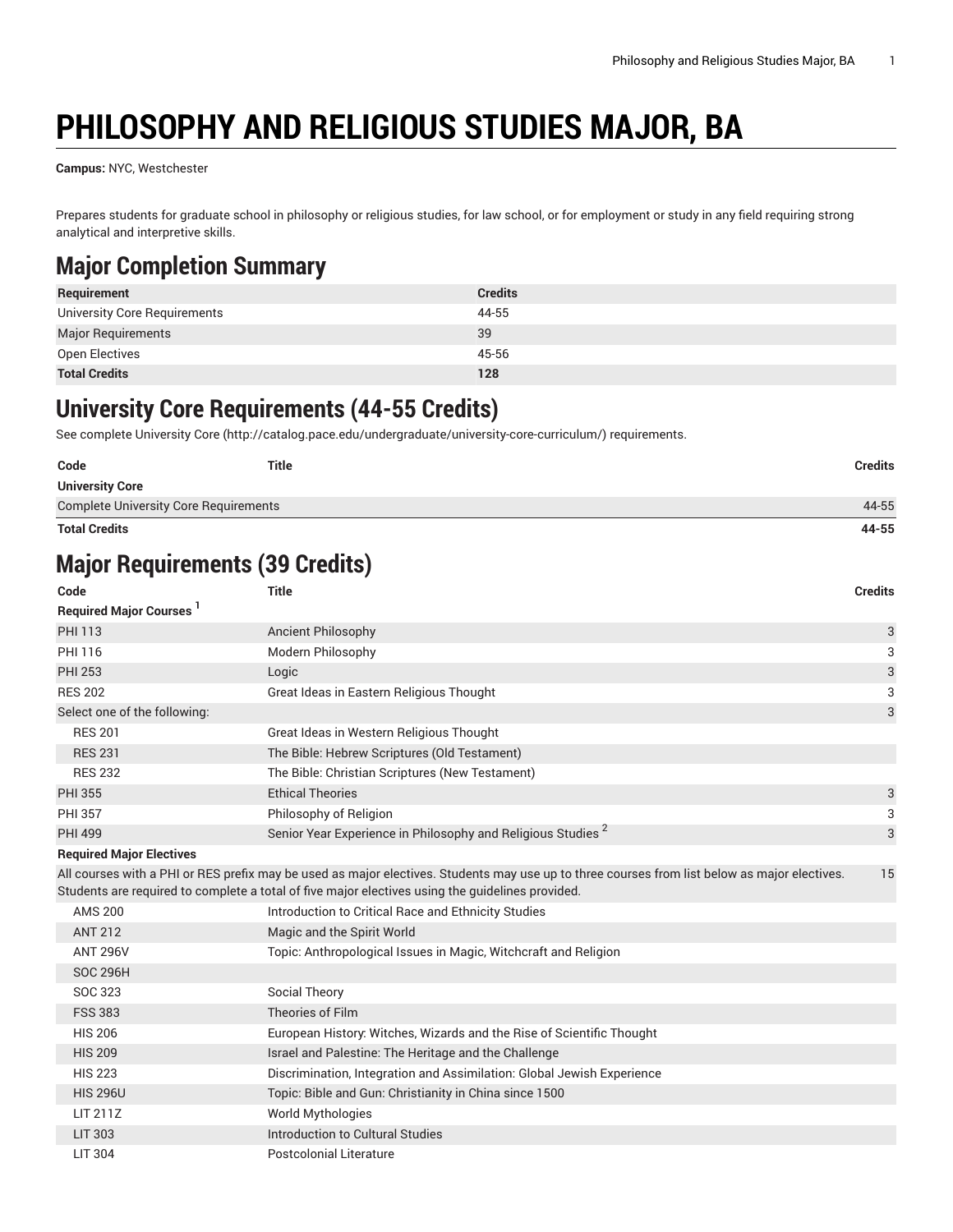| <b>Total Credits</b> |                                    | 39 |
|----------------------|------------------------------------|----|
| WS 380               | Seminar in Feminist Theory         |    |
| <b>WS 369</b>        | Queer Theory                       |    |
| POL 249              | <b>Feminist Political Theory</b>   |    |
| <b>POL 243</b>       | <b>Modern Political Theory</b>     |    |
| <b>POL 242</b>       | <b>Medieval Political Theory</b>   |    |
| <b>POL 241</b>       | <b>Classical Political Thought</b> |    |
| <b>PJS 203</b>       | Nonviolence: Theory and Practice   |    |
| LIT 329              | Literary Theory and Criticism      |    |
|                      |                                    |    |

1 At least 12 credits each in PHI & RES.

2 Student may substitute PHI 499 Senior Year Experience in Philosophy and Religious Studies with RES 395 Independent Study in Religious Studies.

### **Open Electives (45-56 Credits)**

| Code                                      | <b>Title</b>                                                                       | <b>Credits</b>            |
|-------------------------------------------|------------------------------------------------------------------------------------|---------------------------|
| <b>Open Electives</b>                     |                                                                                    |                           |
| Select 45-56 credits                      |                                                                                    | 45-56                     |
| <b>Total Credits</b>                      |                                                                                    | 45-56                     |
| <b>Course</b>                             | <b>Title</b>                                                                       | <b>Credits</b>            |
| <b>First Year</b>                         |                                                                                    |                           |
| Fall                                      |                                                                                    |                           |
| <b>ENG 110</b>                            | Composition                                                                        | 3                         |
| <b>PHI 113</b><br>or PHI 116              | <b>Ancient Philosophy</b><br>or Modern Philosophy                                  | 3                         |
| <b>UNV 101</b>                            | First-Year Seminar. Introduction to University Community                           | 1                         |
|                                           | Take any one remaining Area of Knowledge course                                    | 3                         |
|                                           | Take any one remaining Area of Knowledge course                                    | 3                         |
|                                           | Take any one remaining Area of Knowledge course and Learning Community (LC) course | 3                         |
|                                           | <b>Credits</b>                                                                     | 16                        |
| <b>Spring</b>                             |                                                                                    |                           |
| <b>PHI 113</b>                            | <b>Ancient Philosophy</b>                                                          | 3                         |
| or PHI 116                                | or Modern Philosophy                                                               |                           |
| <b>ENG 120</b>                            | <b>Critical Writing</b>                                                            | 4                         |
| <b>RES 201</b>                            | Great Ideas in Western Religious Thought                                           | 3                         |
| <b>MAT 102</b>                            | <b>Mathematics for Life</b>                                                        | 3                         |
|                                           | Take any one remaining Area of Knowledge course                                    | 3                         |
|                                           | <b>Credits</b>                                                                     | 16                        |
| <b>Second Year</b>                        |                                                                                    |                           |
| Fall                                      |                                                                                    |                           |
| <b>RES 202</b>                            | Great Ideas in Eastern Religious Thought                                           | 3                         |
| One Civic Engagement (CE) course          |                                                                                    | 3                         |
|                                           | First Second Language Course. See Advisor for guidelines                           | 3                         |
|                                           | Take any one remaining Area of Knowledge course                                    | 3                         |
| One elective course in subject PHI or RES |                                                                                    | 3                         |
|                                           | <b>Credits</b>                                                                     | 15                        |
| <b>Spring</b>                             |                                                                                    |                           |
| <b>ENG 201</b>                            | Writing in the Disciplines                                                         | 3                         |
| <b>COM 200</b>                            | <b>Public Speaking</b>                                                             | 3                         |
|                                           | Take any one remaining Area of Knowledge course                                    | $\ensuremath{\mathsf{3}}$ |
| Second Language Course, if applicable     |                                                                                    | 3                         |
| <b>PHI 253</b>                            | Logic                                                                              | 3                         |
|                                           |                                                                                    |                           |